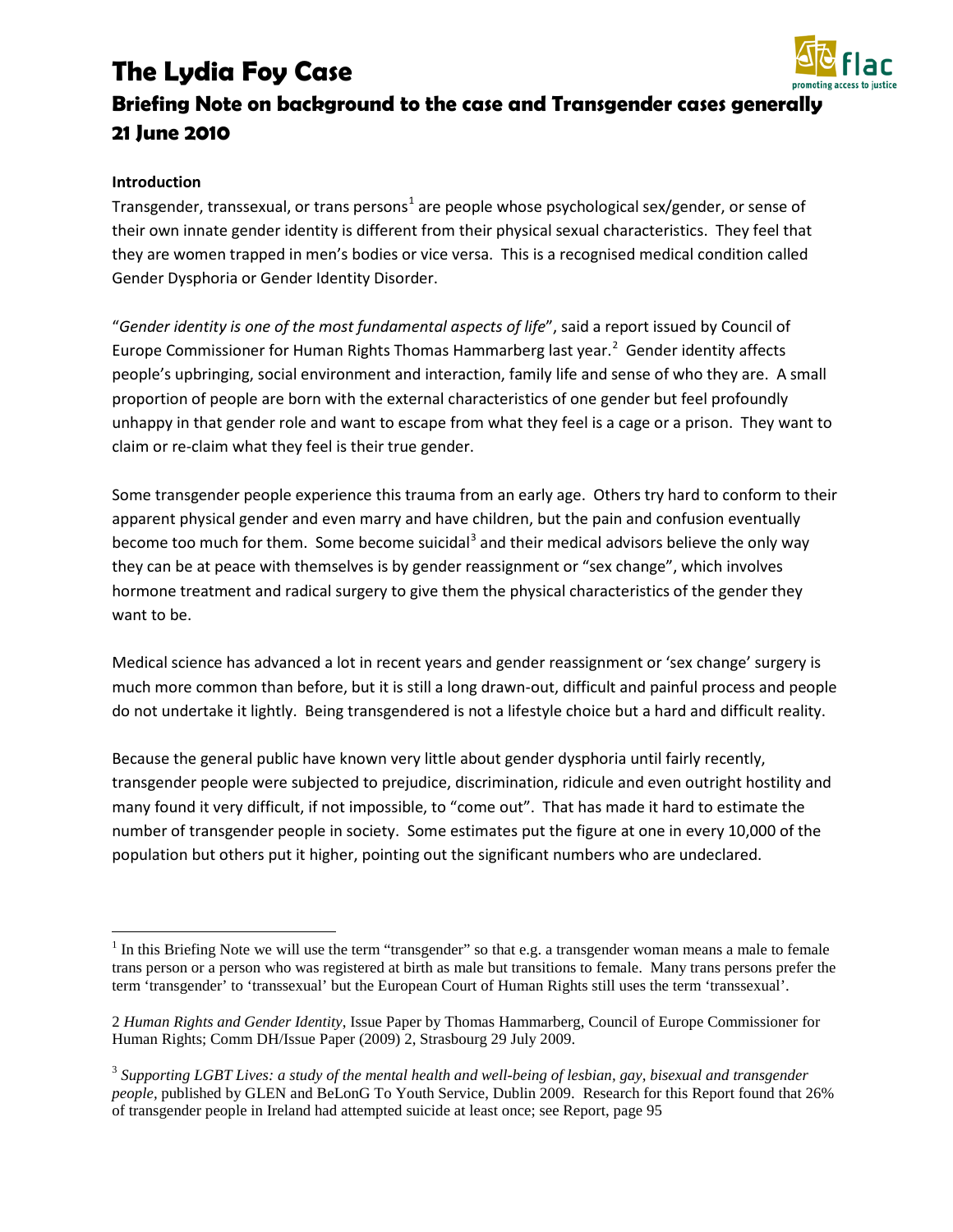

#### **Transgender People and the Law**

In previous times, some transgender people seem to have survived by moving to cities, assuming a new identity and trying to live a sort of underground existence in their chosen gender. But in an increasingly regulated society, where proof of identity is required for even routine transactions, that does not work. Transgender people trying to live in their chosen gender have to constantly produce documents that contradict their appearance and their gender identity, thereby having to endure embarrassment and suspicion, if not worse.

As a result, a major issue for the transgender community is obtaining official recognition in their 'new' gender and obtaining new birth certificates showing their acquired gender identity. Some want to be able to marry legally or enter into civil partnerships in their 'new' identity. And most want formal legal recognition of their gender identity to affirm their own dignity and self-respect.

For years the legal position for transgender people in the common law world was dominated by a decision in the British High Court in a celebrity case called *Corbett v. Corbett. [4](#page-1-0)* A wealthy member of a titled family called Arthur Corbett had married April Ashley, a transgender woman who had become a fashion model for Vogue magazine. The couple quarrelled and rather than seeking a divorce, Arthur Corbett sought a declaration that the marriage was invalid all along on the grounds that Ms Ashley was really a man, although he had known from the beginning that she was transgendered.

The judge dismissed arguments about psychological sex or gender identity and held that the criteria for determining sex or gender were entirely physical, chromosomes and internal and external sexual organs. He said that marriage could only take place between a male and a female and the essential role of a woman in marriage was to have children. On that basis, he held that Ms Ashley was still a man and that the marriage was void.

For more than 30 years the *Corbett* decision was relied on by common law courts around the world to reject claims for recognition by transgender people – and bids by gays and lesbians to have their partnerships recognised. It was referred to again in the High Court here in 2005 when the court rejected a claim by Katherine Zappone and Ann Louise Gilligan to have their Canadian same-sex marriage recognised. [5](#page-1-1)

# **The European Court of Human Rights**

A series of transgender cases were taken to the British courts in the decades following the *Corbett* case. All of them failed and a number of the applicants went on to make complaints to the European Court of Human Rights in Strasbourg.

<span id="page-1-0"></span> <sup>4</sup> *Corbett v. Corbett [1970] 2 All ER 33*

<span id="page-1-1"></span><sup>5</sup> *Zappone & Gilligan v. Revenue Commissioners [2006] IEHC 404*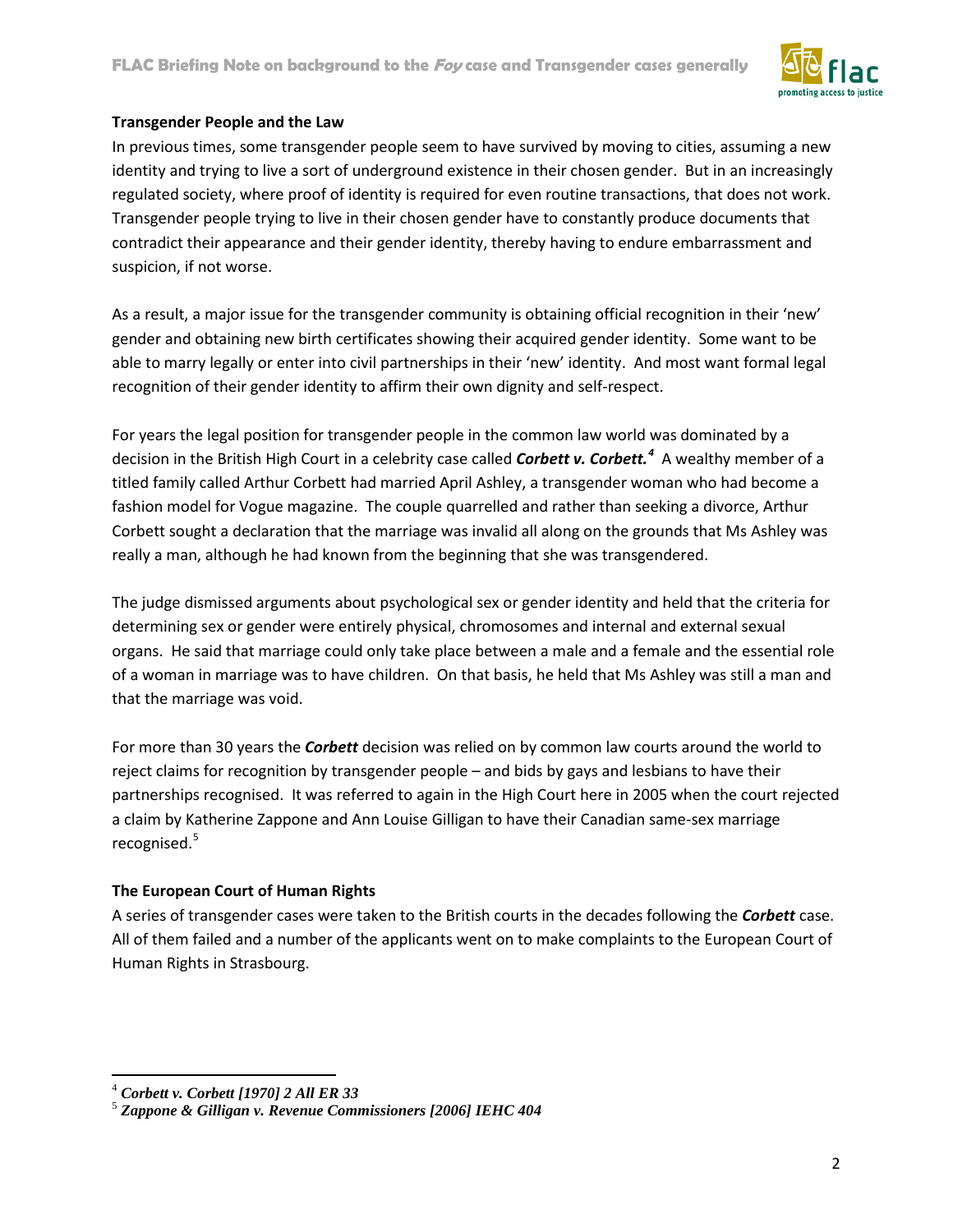

In 198[6](#page-2-0), in *Rees v. United Kingdom,<sup>6</sup>* a transgender man claimed that the failure by the UK government to issue him with a new birth certificate or to allow him to marry a female was in breach of his rights under Article 8 (protection of private and family life) and Article 12 (the right to marry) of the European Convention on Human Rights (ECHR).

The Court of Human Rights was sympathetic to his position. It said that it was "*conscious of the seriousness of the problems facing [transgendered] persons and the distress they suffer*". But it added that there was no consensus among European states about this issue and it must be left to each state to deal with such matters in its own way. It warned the UK Government, however, that "*the need for appropriate legal measures should therefore be kept under review*".

In three more cases over the next 16 years, the Strasbourg Court rejected complaints against the UK, but its patience was wearing thin. Eventually, in the case of *Christine Goodwin v. UK[7](#page-2-1)* in July 2002, the Court, in a unanimous decision, said that there was now "*clear and uncontested evidence of a continuing*  international trend in favour not only of increased social acceptance of transsexuals but of legal *recognition of the new sexual identity of post-operative transsexuals*".

# The judgment added that

"*the very essence of the [European] Convention is respect for human dignity and human freedom. Under Article 8 of the Convention in particular, where the notion of personal autonomy is an important principle underlying the interpretation of its guarantees, protection is given to the personal sphere of each individual, including the right to establish details of their identity as individual human beings". It concluded that "the unsatisfactory situation in which postoperative transsexuals live in an intermediate zone as not quite one gender or the other is no longer sustainable*".

The Strasbourg Court found the UK in breach of both Article 8 and Article 12 of the Convention because of its failure to provide Ms Goodwin, a transgender woman, with a new birth certificate or to allow her to marry in her acquired female gender.

In the intervening period, courts in Germany, Italy, Australia, New Zealand and some US states<sup>[8](#page-2-2)</sup> had begun to recognise transgender persons and permit them to marry in their 'new' gender. And in *P v. S*  and Cornwall County Council<sup>[9](#page-2-3)</sup>, another case from the UK, the European Court of Justice (the EU Court),

<span id="page-2-0"></span> <sup>6</sup> *Rees v. UK 9 EHRR 56*

<sup>7</sup> *Christine Goodwin v. UK 35 EHRR 447*

<span id="page-2-2"></span><span id="page-2-1"></span><sup>8</sup> *BVerfGE 49, 286, Transsexual Case, German Constitutional Court, 1978; Sentenza N. 161/1985, Judgment on Constitutionality in Interlocutory Appeal, Italian Constitutional Court, 6 May 1985; Re: Kevin [2001] Fam CA 1074, Australia; Attorney General for the Commonwealth v. 'Kevin and Jennifer' [2003] Fam CA 94, Australia; Attorney General v. Family Court at Otahuhu [1995] 1 NZLR 603, New Zealand; In the Matter of Anonymous, 57 Misc. 2d 813, Civil Court of City of New York, 18 September 1968; M. T. v. J. T. 355A 2d 204, Supr. Court, New Jersey, App. Div. 1976.*

<span id="page-2-3"></span><sup>9</sup> *P v. S & Cornwall County Council (Case-13/94) [1996] IRLR 347*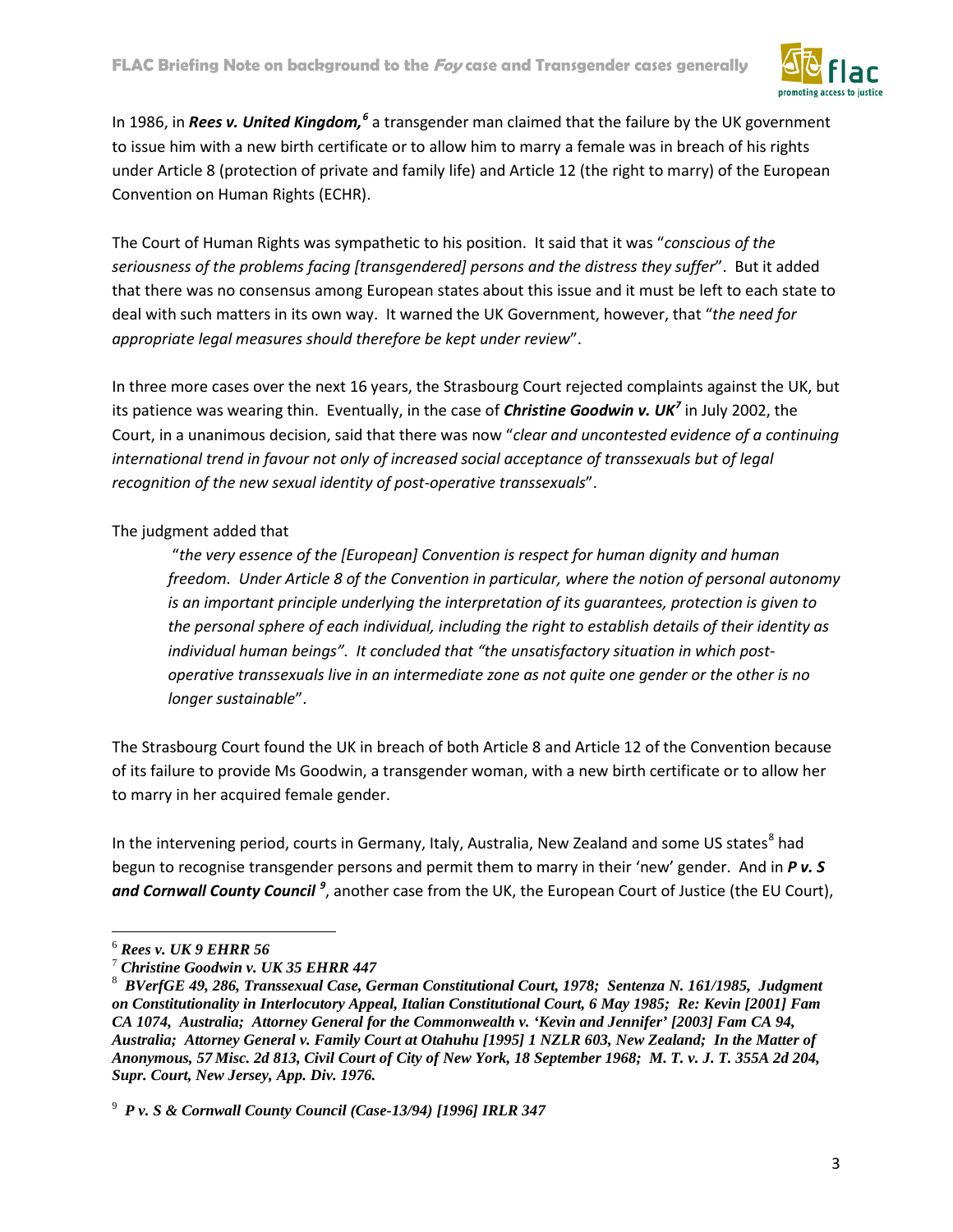

whose rulings are binding on EU member states, had held in 1996 that the dismissal of a transgender woman from a school in Cornwall constituted illegal gender discrimination.

#### **The UK Gender Recognition Act**

In the UK another transgender case, *Bellinger v. Bellinger, [10](#page-3-0)* came before the House of Lords in April 2003. Transgender woman Elizabeth Bellinger was seeking recognition of the marriage she had already entered into with her husband, Michael Bellinger. The Law Lords were, of course, aware of the *Goodwin*  decision given the previous year. In a humane and sympathetic judgment, Lord Nicholls said they were

"*profoundly conscious of the humanitarian considerations underlying Mrs Bellinger's claim. Much suffering is involved for those afflicted with gender identity disorder. Mrs Bellinger and others similarly placed do not undergo prolonged and painful surgery unless their turmoil is such that they cannot otherwise live with themselves. Non-recognition of their re-assigned gender can cause them acute distress*".

But the Law Lords held that they could not simply strike down the UK legislation that prevented the recognition of Mrs Bellinger's marriage. Instead they used the provisions of the new UK Human Rights Act<sup>[11](#page-3-1)</sup> to declare that the existing law was incompatible with the European Convention on Human Rights because of its failure to recognise Mrs Bellinger's acquired gender and her right to marry. This put the onus on the British government and parliament to change the law to bring it into line with the Convention.

A year later, the UK Gender Recognition Act, 2004 was passed. It allowed transgendered persons to legally change their gender, obtain new birth certificates and other official documents in their acquired gender, and marry persons of what was now the opposite sex to theirs. They could also enter into civil partnerships with persons of their former gender.

The Gender Recognition Act was carefully drafted to protect the rights of children and former spouses of transgender persons as well. It did not invalidate marriages entered into by transgender persons in their former gender. Instead it made gender reassignment a ground for divorce. It protected inheritance and maintenance rights. And the issuing of a new birth certificate did not erase the original entry in the Register of Births with the result that children could still obtain birth certificates showing their parents' original gender.

In a recognition that some transgender persons are unable for health or other reasons to undergo the traumatic and invasive surgery involved in full-scale gender reassignment, the Act went further than the Court of Human Rights had done and did not restrict recognition of gender change to post-operative transgender persons. Instead it provided for recognition of people who have been diagnosed with

<span id="page-3-0"></span>10 *Bellinger v. Bellinger [2003] UKHL 2*

 $\overline{a}$ 

<span id="page-3-1"></span> $11$  The Human Rights Act 1998 brought most of the provisions of the European Convention on Human Rights into UK law. Though it was passed in 1998, the Act did not come into force in most of the UK until October 2000.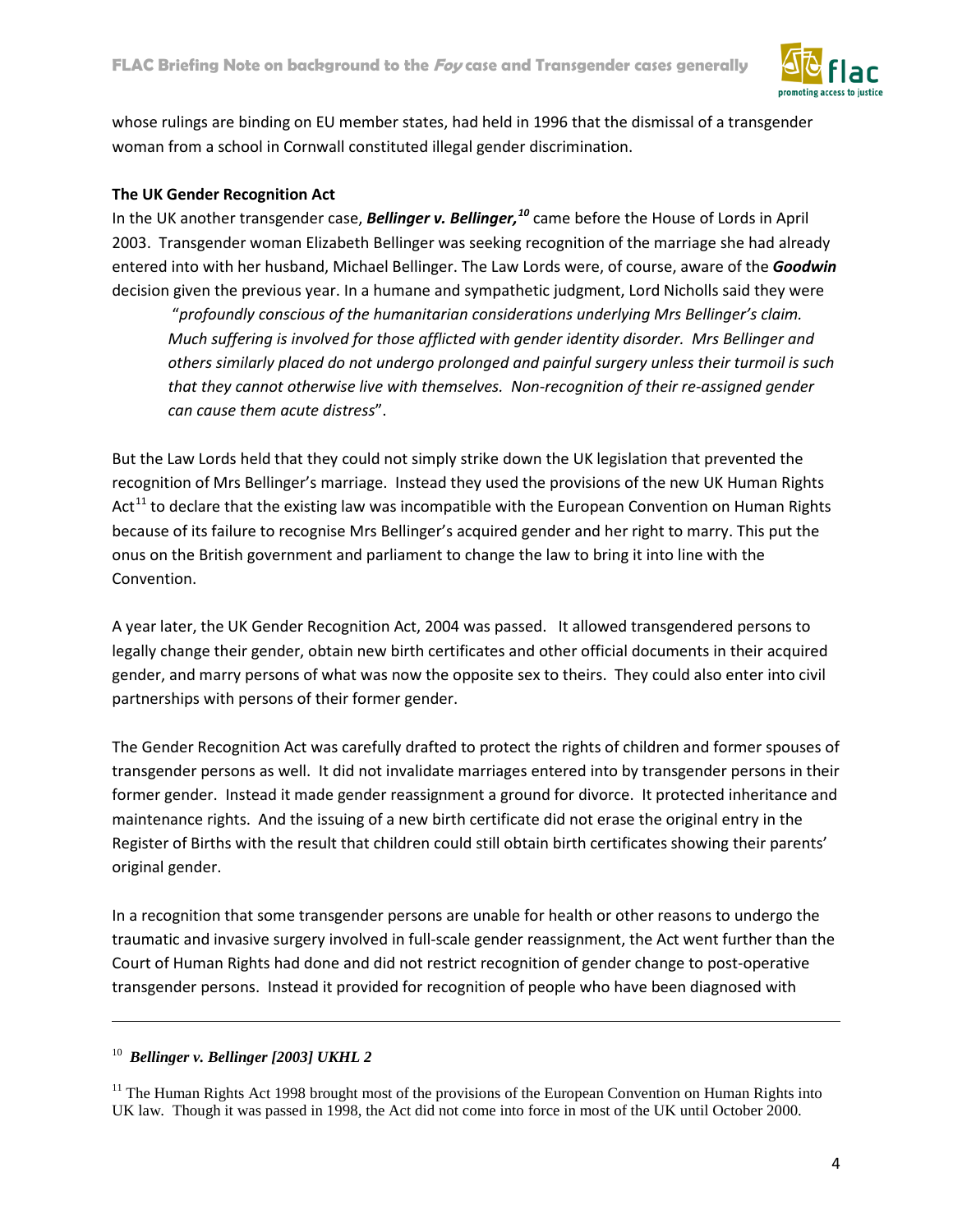

gender dysphoria, have lived continuously in their acquired gender for two years and intend to continue doing so.

The Gender Recognition Act also applies in Northern Ireland, potentially raising issues about the recognition of transgender persons, some of them Irish citizens, who move from Northern Ireland to the Republic and seek recognition of their legal status and of marriages entered into in their 'new' gender.

Meanwhile recognition of transgender persons has become very generally accepted in the rest of Europe. In September 2007, the European Court of Human Rights held that Lithuania, an EU member state, had breached Article 8 of the Convention by failing to implement an earlier transgender law. The Court set out the obligations of member states of the Council of Europe on this issue:

"*States are required ...to implement recognition of the gender change in post-operative transsexuals through, inter alia, amendments to their civil status data with ensuing consequences"[12.](#page-4-0)*

Ireland was by then the only state in the European Union that made no legal provision for recognising transgender persons.

#### **The Lydia Foy case**

Dr Lydia Foy is a transgender woman. She was born in Athlone and was registered at birth as a boy. Growing up she was confused about her gender identity but tried to live as a male. She went through university and qualified as a dentist and then got married and had two children. Gradually, however, she became more and more unhappy in her male role. She was diagnosed with Gender Identity Disorder in 1990.

It was a very difficult time for her. Her marriage broke up and she lost her job. She began the process of gender reassignment and had surgery in England in 1992. Since then she has lived entirely as a woman.

Dr Foy applied for a new birth certificate in her female gender in March 1993 but was refused by the Registrar General's office. She changed her name by deed poll and was able to obtain a driving licence and a passport in her female name and giving her gender as female. She wanted a birth certificate, however, because birth certificates are constantly required as proof of identity and because it would be an official recognition of her as a woman.

Correspondence with the Registrar General's office went on without success until April 1997, when she started High Court proceedings to compel the Registrar to issue her with a new birth certificate. She was represented by Free Legal Advice Centres (FLAC).

The case came to court in October 2000 and was heard over 14 days in the High Court by Mr Justice Liam McKechnie. Dr Foy argued that she was mentally and physically a female and should be recognised

<span id="page-4-0"></span> <sup>12</sup> *L v. Lithuania, Application No. 27527/03, 11 September 2007*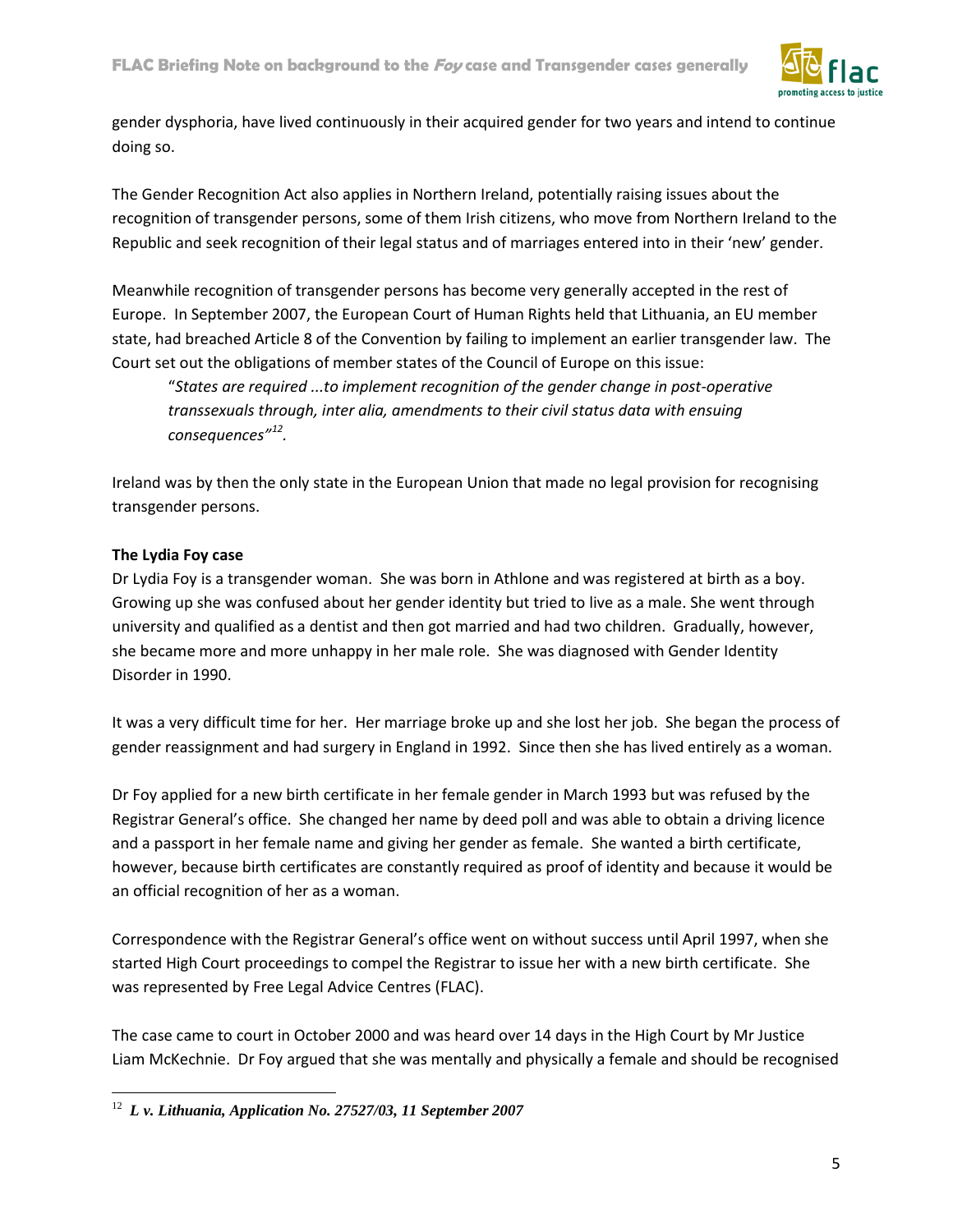

as such. A number of medical specialists gave evidence on her behalf. Judgment was reserved and was eventually delivered in July 2002.

Judge McKechnie rejected Dr Foy's claim. Like the UK court in *Corbett v. Corbett,* he held that physical and biological indicators should be used to determine sex/gender. The European Court of Human Rights had not yet delivered its *Goodwin* decision and he found nothing in Irish or UK law that led him to overturn the existing jurisprudence. He was sympathetic to Dr Foy's position, however. He said that the issues raised in the case "*touch the lives in a most personal and profound way of many individuals and are also of deep concern to any caring society". [13](#page-5-0)*

He called on the Government and the Oireachtas to deal with the position of transgender persons, concluding his judgment by saying: "*Could I adopt what has repeatedly been said by the European Court of Human Rights and urge the appropriate authorities to urgently review this matter*".

In an unfortunate piece of timing the Strasbourg Court gave its definitive judgment in the *Goodwin* case just two days later on 11 July 2002.

#### **Appeal and new hearing**

Lydia Foy appealed to the Supreme Court. Before the appeal came on for hearing, however, the European Convention on Human Rights Act 2003 (the ECHR Act) was passed, bringing the European Convention into Irish law. It was the equivalent of the UK's Human Rights Act and was modelled on that Act.

Section 3 of the ECHR Act provided that all organs of the State had to carry out their functions compatibly with the European Convention unless prevented from doing so by Irish law. If Irish legislation did prevent a public body from complying with the Convention, the High Court could declare that the legislation in question was incompatible with the Convention, just as the House of Lords had done in the *Bellinger* case in 2003. The Taoiseach would then have to report the decision to the Oireachtas and the Government would have to decide what to do about it.

If they did nothing, it would be open to the applicant to complain to the European Court in Strasbourg, relying on the declaration of incompatibility by the Irish court.

Lydia Foy made a new application to the Registrar General in November 2005, pointing out his obligation under the ECHR Act to comply with the requirements of the European Convention. He refused once again and she issued new proceedings in the High Court, this time seeking a declaration under the ECHR Act that the Irish legislation on registration and the issue of birth certificates was incompatible with the European Convention.

<span id="page-5-0"></span> <sup>13</sup> *Foy v. An t-Ard Chlaraitheoir & Others [2002] IEHC 116*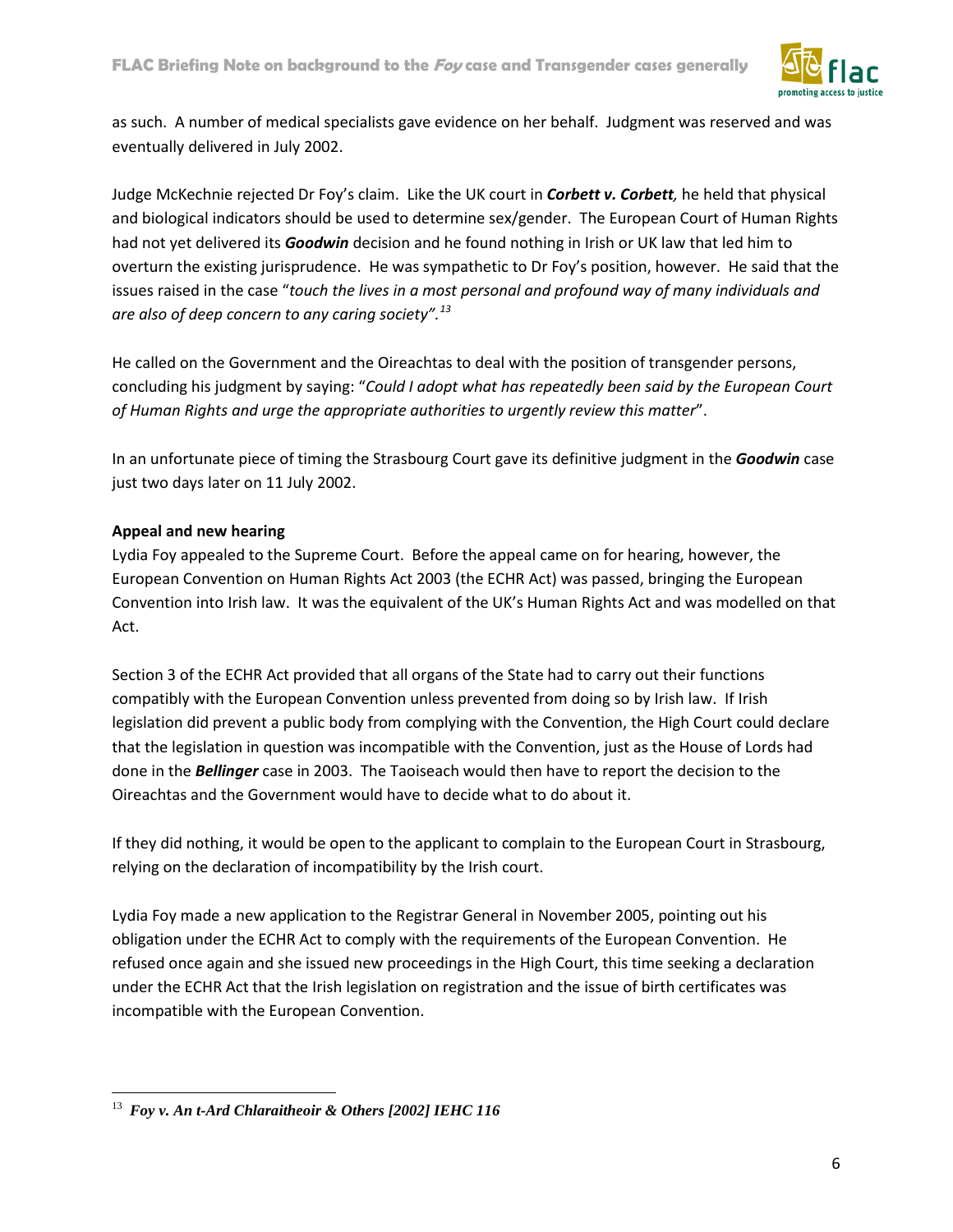

The case came before the High Court in April 2007, exactly 10 years after Dr Foy began her legal challenge in 1997 and nearly five years after Judge McKechnie's plea to the Irish authorities "*to urgently review this matter*". Nothing had been done in the meantime.

The case was again heard by Judge McKechnie because he was already familiar with the facts and the medical evidence given seven years earlier.<sup>[14](#page-6-0)</sup> Much of the six-day hearing was taken up with outlining the new position of the European Court of Human Rights following the *Goodwin* judgment and the dramatic shift towards legally recognising transgender persons across Europe and in the other common law countries, most notably the UK.

Mr Justice McKechnie gave his judgment on 19 October 2007.<sup>[15](#page-6-1)</sup> He expressed great frustration at the failure of the Irish Government to take any action following his urgent plea in 2002. He said that on this issue, "*Ireland as of now is very much isolated within the Member States of the Council of Europe ... [and] must be even further disconnected from mainstream thinking*".

He concluded that "*by reason of the absence of any provision which would enable the acquired identity of Dr Foy to be legally recognised in this jurisdiction, the respondent State [Ireland] is in breach of its positive obligations under Article 8 of the Convention*". And he added for good measure that he would have found a breach of the right to marry under Article 12 of the Convention as well if that had been open to him.

As there was no remedy available under Irish law, he declared, pursuant to Section 5 (1) of the ECHR Act, 2003, that the relevant sections of the Civil Registration Act, 2004 were incompatible with the European Convention. This was the first declaration of incompatibility to be made under the ECHR Act.

The State promptly appealed to the Supreme Court, which had the effect of putting a stay on the operation of the declaration of incompatibility.

# **Subsequent developments**

In the  $2^{1/2}$  to 3 years since Judge McKechnie's second judgment, Ireland has come in for criticism from international human rights sources over its failure to afford legal recognition to transgender persons. In April 2008, in his report on a fact-finding visit to Ireland, Council of Europe Commissioner for Human Rights Thomas Hammarberg specifically commented on Judge McKechnie's finding in the Foy case that Ireland was in breach of its obligations under Article 8 of the European Convention. He recommended that the Government "*change the law on birth registration in such a way that transgender persons can obtain a birth certificate reflecting their actual gender*". [16](#page-6-2)

<span id="page-6-0"></span><sup>&</sup>lt;sup>14</sup> The Supreme Court had also referred part of Dr Foy's appeal dealing with the ECHR Act back to the High Court and the referred case was joined with the new application and heard at the same time.

<span id="page-6-1"></span><sup>&</sup>lt;sup>15</sup> Foy v. An t-Ard Chlaraitheoir & Others (No. 2) [2007] IEHC 470

<span id="page-6-2"></span><sup>16</sup> *Report by Commissioner Thomas Hammarberg on his visit to Ireland, 26-30 November 2007, Council of Europe CommDH (2008)9*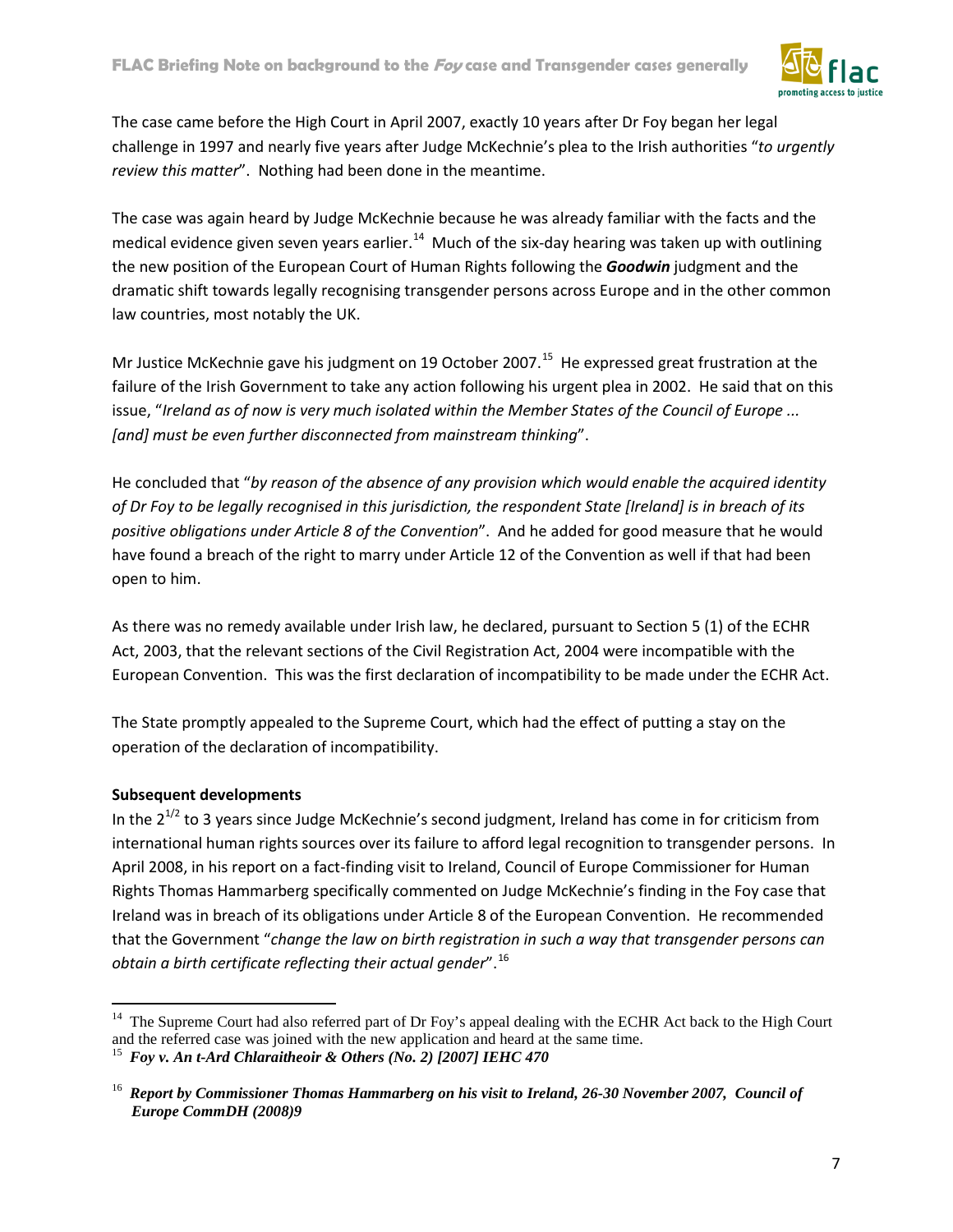

In July 2008, the United Nations Human Rights Committee, which monitors states' compliance with the International Covenant on Civil and Political Rights, issued its Concluding Observations on a report by Ireland about its human rights record. The UN Committee stated bluntly that "*The State party should also recognise the right of transgender persons to a change of gender by permitting the issuance of new birth certificates*". [17](#page-7-0)

In an issue of his regular *Viewpoint* in January 2009, Human Rights Commissioner Hammarberg again referred specifically to the Foy case before going on to make a general call for legal recognition of transgender persons. He said: "*There is no excuse for not immediately granting this community their full and unconditional human rights*". [18](#page-7-1)

And the Irish Human Rights Commission in September 2008 also urged the Government to amend existing legislation to protect the rights of transgender persons under Articles 8 and 12 of the European Convention. [19](#page-7-2)

In the meantime, earlier in 2008, a new Passports Act had been passed which provided for the issue to transgendered persons of passports in their acquired gender, giving rise to a situation where a person could have a passport showing one gender and a birth certificate showing the opposite gender.<sup>[20](#page-7-3)</sup>

Eventually, in its Renewed Programme for Government issued in October 2009 the Government promised to "*introduce legal recognition of the acquired gender of transsexuals.* [21](#page-7-4)

And now, of course, the Government has finally dropped its appeal against the decision of Judge McKechnie that Ireland is in breach of Article 8 of the European Convention on Human Rights and that our legislation on the registration of births is incompatible with the Convention because of its failure to provide for the issuing of new birth certificates to transgender persons. Lydia Foy has also withdrawn her appeal against the decision in the original case as it is no longer necessary.

<span id="page-7-2"></span><sup>19</sup> "Submission to Government concerning the protection of the rights of transgendered persons", Irish Human Rights Commission, September 2008.

 $\overline{a}$ 

<span id="page-7-0"></span><sup>17</sup> *Concluding Observations of the Human Rights Committee on Ireland CCPR/C/IRL/CO/3, 30 July 2008*

<span id="page-7-1"></span><sup>&</sup>lt;sup>18</sup> "Discrimination against transgender persons must no longer be tolerated", Commissioner for Human Rights Viewpoints 5 January 2009. Available at the Commissioner's website at [www.commissioner.coe.int](http://www.commissioner.coe.int/)*.*

<span id="page-7-3"></span> $20$  Passports Act, 2008, Section 11.

<span id="page-7-4"></span><sup>21</sup> *Renewed Programme for Government,* 10 October 2009, www.taoiseach.gov.ie/eng/Publications\_2009/Renewed\_Programme\_for\_Government/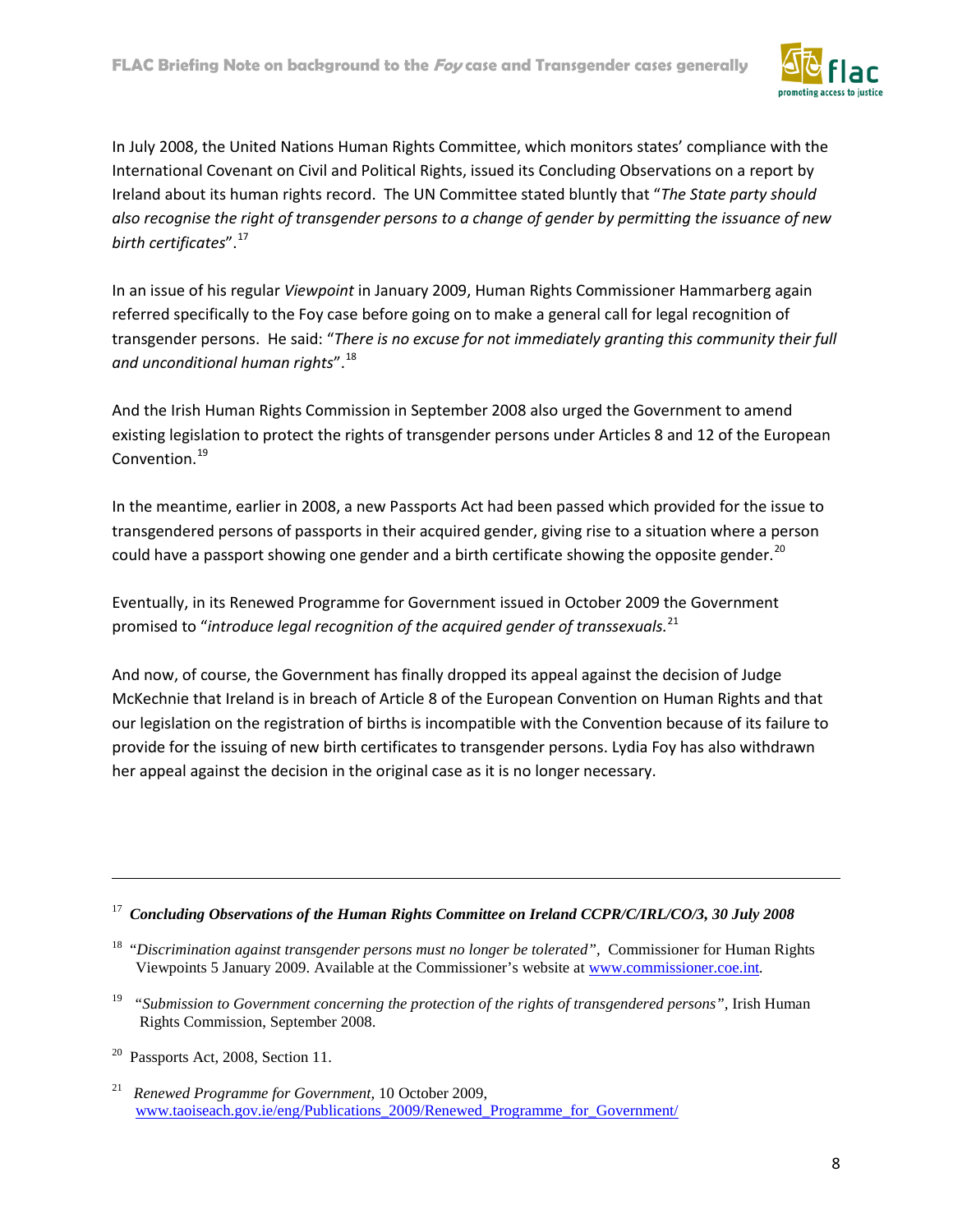

Dr Lydia Foy has at last been vindicated but it has taken 13 years since she commenced her High Court proceedings in 1997 and 17 years since she first applied for a new birth certificate in 1993. It is an indictment of our legal system that it can take so long for a citizen to obtain her rights.

# **What happens next?**

The declaration of incompatibility with the European Convention was the first to be granted in this State. It is now the first declaration to have been finalised. That is a ground-breaking legal development and it is all the more significant because it is about a positive obligation on the State to establish rights that were not recognised up to now, rather than to stop an infringement of a right that was already there.

Because this is the first declaration to have been finalised there is no precedent for what happens next. The declaration does not strike down the existing law or invalidate decisions already made. But the ECHR Act requires that the Taoiseach should notify the Houses of the Oireachtas within the next 21 sitting days about the making of the declaration by the High Court.

After that it is not clear what has to happen next but doing nothing is not an option. The Council of Europe and the UN Human Rights Committee have already called for a change in the law and there is a clear and unchallenged decision by the High Court that the State has violated Dr Foy's rights under the European Convention. Yet she cannot obtain a new birth certificate until the law is changed. Every day that the law continues unchanged, the violation of Dr Foy's rights continues and it would be open to her at any time to lodge a complaint with the European Court of Human Rights, relying on the decision of the High Court.

The UK has recognised its obligation to act upon declarations of incompatibility made under its Human Rights Act – the model for our ECHR Act. So far out of more than 20 declarations of incompatibility that have been finalised, the British government has acted upon almost all of them and has committed itself to act upon the others.

Hopefully, the Irish Government will follow that example. The Government has already set up an interdepartmental working group "*to advise the Minister for Social Protection on the legislation required to provide for legal recognition by the State of the acquired gender of transsexuals*". [22](#page-8-0) The group began meeting on 6 May. This is a welcome development and hopefully it will not take the group too long to report as they already have a readymade template for legislation in the UK's Gender Recognition Act, which was in turn changing and amending legislation very similar to the legislation here.

There are a few flaws in the UK legislation that have become apparent over the last six years since it was enacted and we now have the opportunity to improve it, but there should be no delay. Successive governments failed to act after the clear warning by Judge McKechnie in his judgment in 2002 and after

<span id="page-8-0"></span> <sup>22</sup> *Inter-Departmental Committee on the Legal Recognition of Transsexuals. Proposed Terms of Reference* Department of Social and Family Affairs, May 2010.